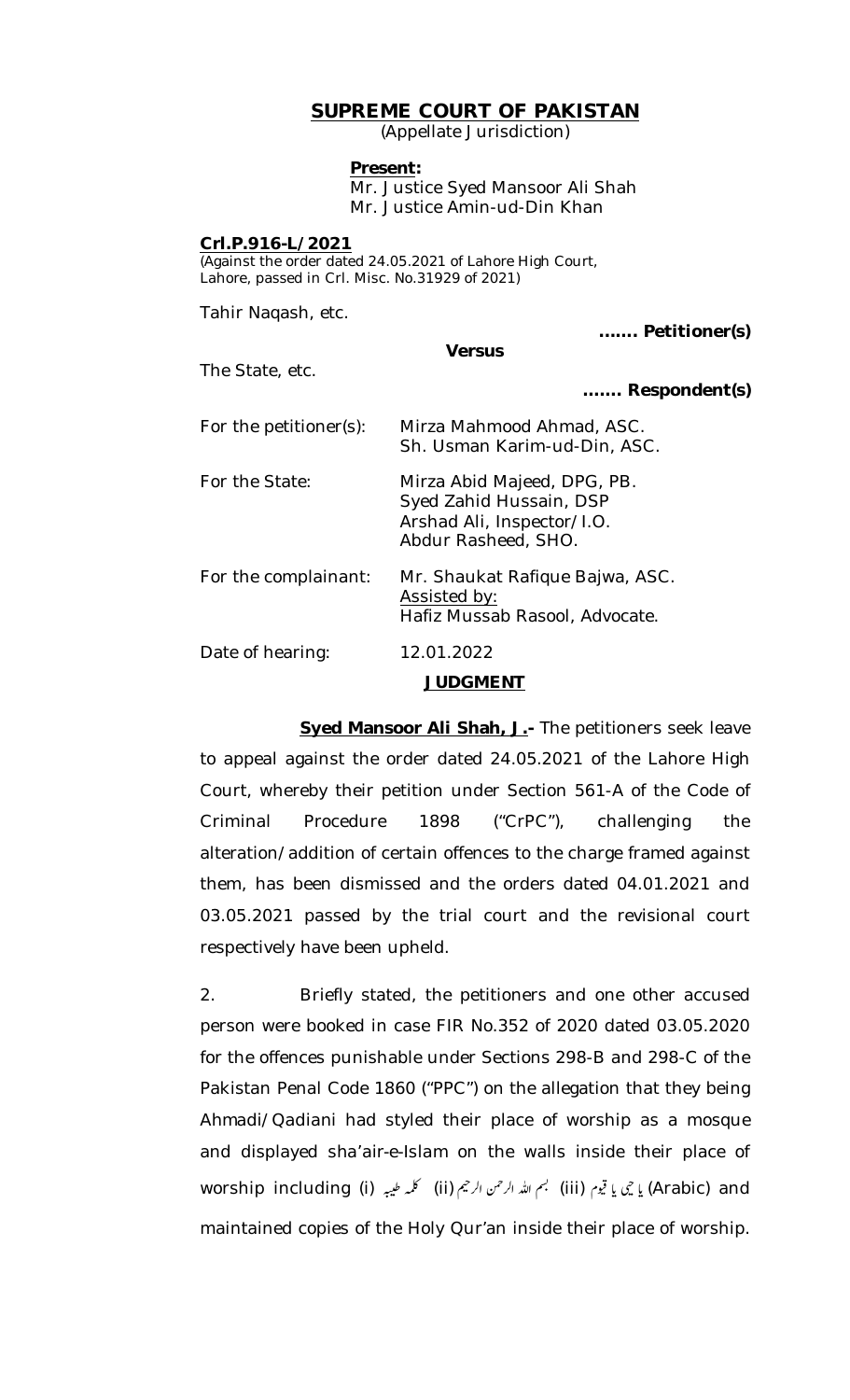### **Crl. P. 916-L/2021** (2)

It was also alleged that the design of the place of worship resembled a mosque and its electricity bill described the place of worship as a mosque. On these allegations, the petitioner were put to trial and the learned trial court, i.e., the Court of Magistrate, on 23.11.2020, framed the charge against the petitioners for offences punishable under Sections 298-B and 298-C PPC.

3. Later, the complainant filed an application under Section 227 CrPC for alteration of the charge praying that offences punishable under Sections 295-B and 295-C PPC were also attracted and the same be added to the charge. The trial court, vide its order dated 04.01.2021, held that allegations levelled against the petitioners attracted Sections 295-B and 295-C PPC, and therefore allowed the application. The petitioners filed a revision petition against the order of the trial court but the same was dismissed by the Court of Additional Sessions Judge vide order dated 03.05.2021. The petitioners assailed the said orders, through a petition under Section 561A CrPC, before the High Court, which met the same fate and was dismissed vide the impugned order dated 24.05.2021. Hence, this petition.

4. Learned counsel for the petitioners argued that the allegations levelled in the FIR do not attract the offences punishable under Sections 295-B and 295-C PPC. Only the public propagation of the *Ahmadi* religion by the *Ahmadis* posing themselves as Muslim or referring to their faith as Islam and the use in public of the epithets, descriptions and titles, etc., reserved for certain holy personages or places of Islam, has been restricted under the law, i.e., Sections 298-B and 298-C PPC, as construed in *Zaheeruddin v. State<sup>1</sup>*, but there is no bar on the *Ahmadis* to privately profess and practice their religion as per their faith. He submitted that in this case, the petitioners were admittedly present inside their private place of worship, and the display of the *sha'aire-Islam* was made, and the copies of the Holy Qur'an were placed, inside their private place of worship. He submitted that *Ahmadis*  believe the Holy Quran to be the words of the God Almighty, and

<sup>&</sup>lt;sup>1</sup> 1993 SCMR 1718.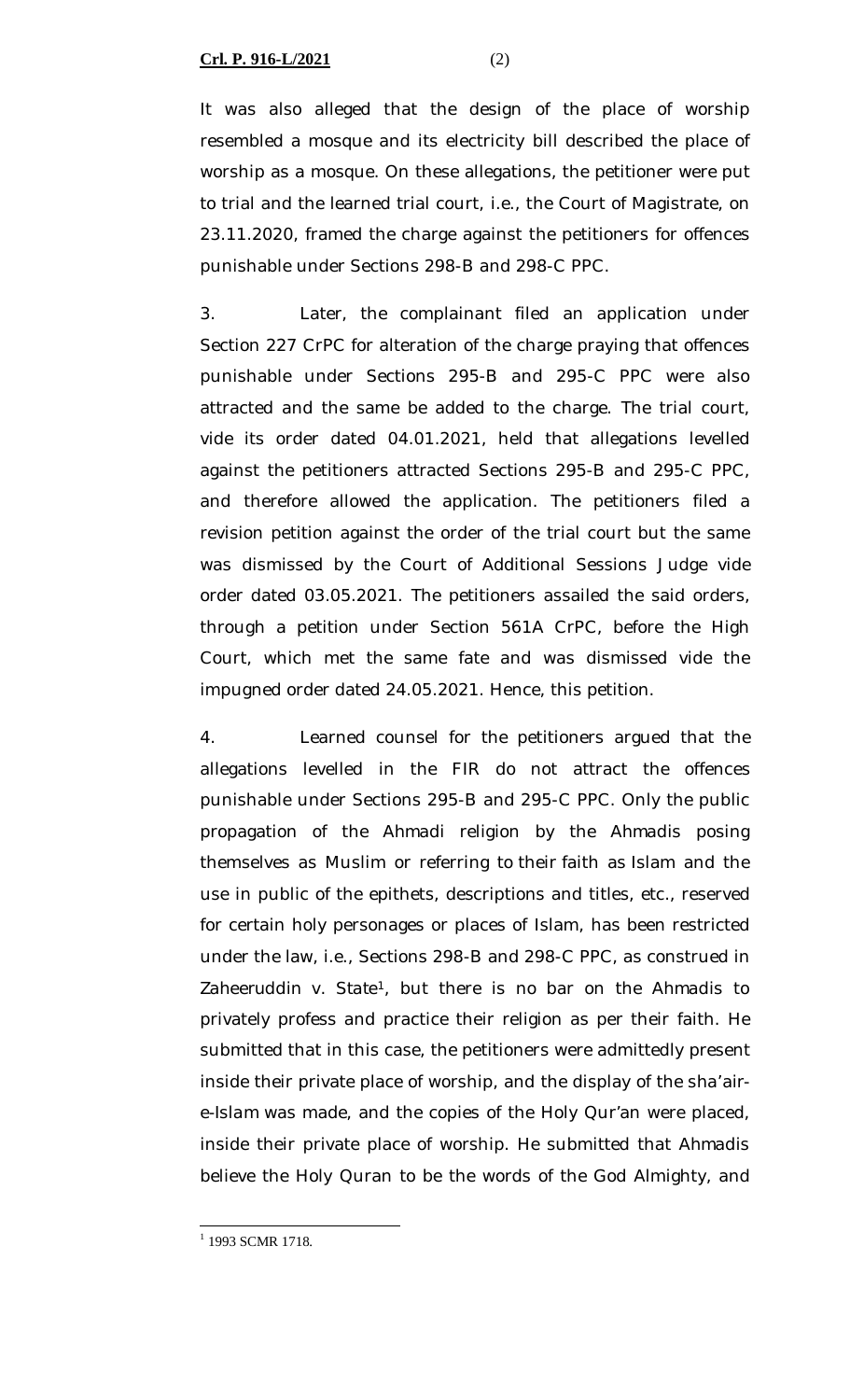**Crl. P. 916-L/2021** (3)

the Holy Prophet Muhammad (peace be upon him) to be the messenger of the God Almighty; they therefore cannot even think of defiling or desecrating the Holy Quran or the sacred name of the Holy Prophet. There is no material on record that the petitioners did any of such acts; therefore, Sections 295-B and 295-C PPC are not attracted in the present case.

5. The State prosecutor, as well as, the learned counsel for the complainant also relied on *Zaheeruddin case* in addition to *Majibur Rehman v. Federal Government,<sup>2</sup> Jahangir Joya v. State,<sup>3</sup> Khurshid Ahmad v. Government of Punjab,<sup>4</sup>* to submit that the place of worship of the petitioners is a public place and the display of *sha'air-e-Islam* as well as maintaining copies of the Holy Qur'an and other material recovered from the said place of worship attract Sections 295-B and 295-C PPC. They submitted that mere reading of the *Kalma* and the Holy Qur'an by non-Muslim/*Ahmadis* constitutes defilement and desecration of the sanctity of the *Kalma,* the Holy Qur'an and the Holy Prophet.

6. We have given due consideration to the arguments of the learned counsel for the parties and have gone through the record of the case. The question before us is, whether the allegations levelled in the crime report and the material collected in the course of the investigation attract the commission of offences punishable under Sections 295-B and 295-C, PPC?

7. Much emphasis was laid on the cases cited above by the learned counsel for the respondents to establish that Sections 295-B and 295-C PPC are attracted in the present case. The three main cases, *Majibur Rehman, Khurshid Ahmed* and *Zaheeruddin,* either deal with the constitutional vires of Sections 298-B and 298- C PPC brought about through the Anti-Islamic Activities of the Qadiani Group, Lahori Group and Ahmadis (Prohibition and Punishment) Ordinance, 1984 ("Ordinance") or the administrative orders passed for restraining the public display or propagation of their religion by the *Ahmadis*. These cases hold that Sections 298-

<sup>&</sup>lt;sup>2</sup> PLD 1985 FSC 8.

<sup>3</sup> PLD 1987 Lah 458.

<sup>4</sup> PLD 1992 Lah 1.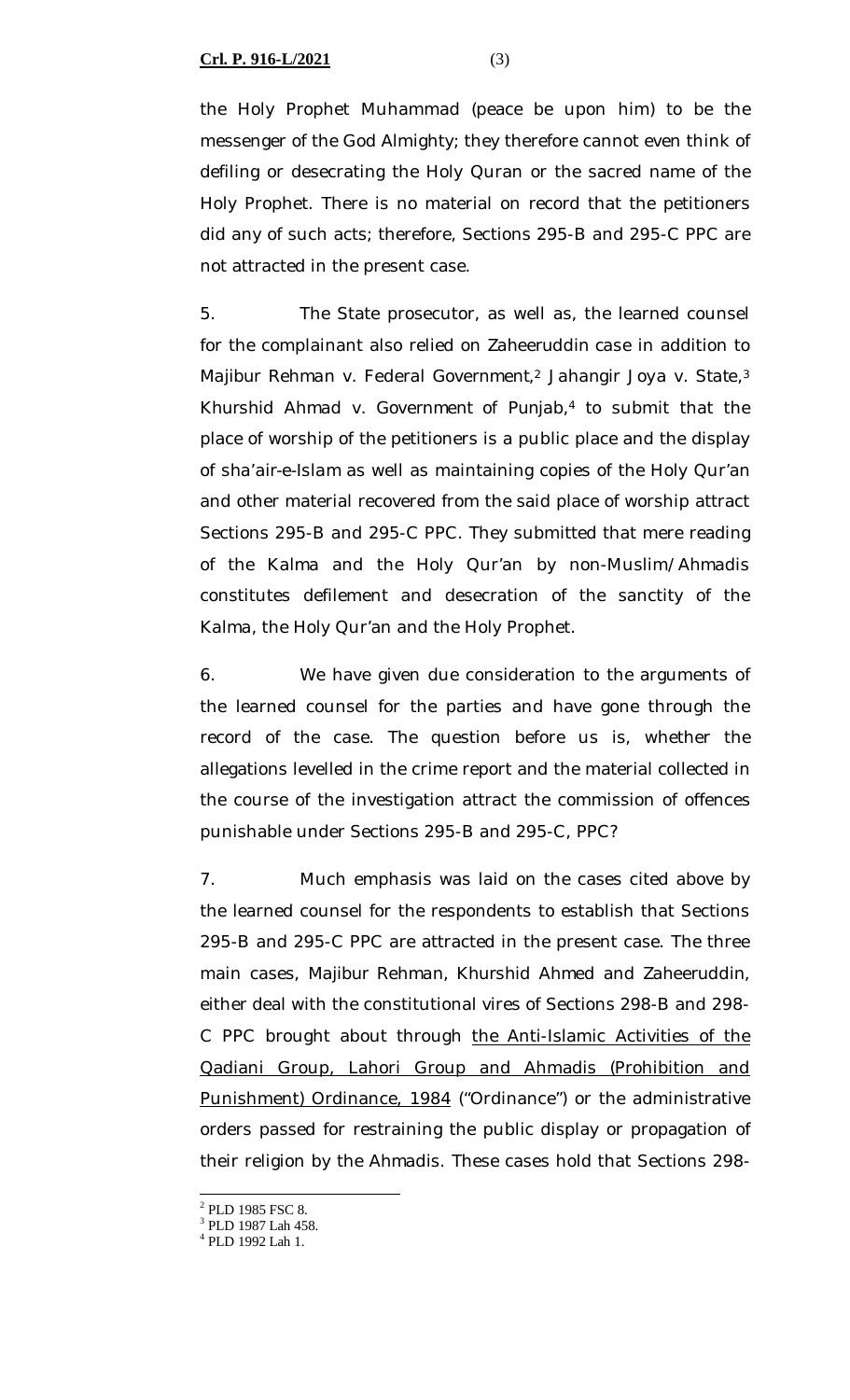B and 298-C PPC are *intra vires* the Constitution of the Islamic Republic of Pakistan 1973 ("Constitution"), besides maintaining such administrative orders passed by the local administration to prevent a law and order situation from arising.

*8.* In *Zaheeruddin,* this Court held that offences punishable under Sections 298-B and 298-C PPC are *intra vires* the Constitution and do not offend Article 20 of the Constitution. The main consideration in *Zaheeruddin* was that the *Ahmadis* by performing the intended centenary celebrations and ceremonies in public may outrage the feelings of Muslims, generating resentment and hostility amongst them, and thus giving rise to law and order issues leading to serious threat to the life and property of the citizens. The Court further held that only such religious practices are protected by the "freedom of religion" guaranteed under Article 20 of the Constitution which are integral and essential part of the religion, while the appellant (therein) had failed to show that the practices they intended to perform at the centenary celebrations were the essential and integral part of their religion, and the same had to be performed only in public or in the public view, on the roads and streets or at the public places. However, this Court while maintaining the administrative orders that had restrained the *Ahmadis* to perform the intended centenary celebrations and ceremonies in public, clearly observed that the *Ahmadis* can perform such activities in private. Abdul Qadeer Chaudhry, J., speaking for the majority, in *Zaheeruddin* wrote5:

The purpose of the order has also been spelt out in the last direction to say, that no other activity which may directly or indirectly incite or injure the feelings of the Muslims, shall be undertaken. The above restrictions clearly mean such activities which might have been performed in the public or in public view and not those to be performed in the private.

Likewise, in *Majibur Rehman*, Fakhre Alam CJ spoke for the Full Bench of the Federal Shariat Court of Pakistan in the following words<sup>6</sup>:

This cannot be tolerated and non-Muslims cannot be allowed to encroach upon the rights and privileges of the Muslim community to utter disintegration of the Ummah. Moreover, this does not affect the rights of the Qadianis to profess their faith in Mirza sahib…nor does it interfere with their right to practice their religion or to worship or in their place of worship according to its dictates.

 $\overline{a}$ 5 p.1757  $6^{6}$  p. 93.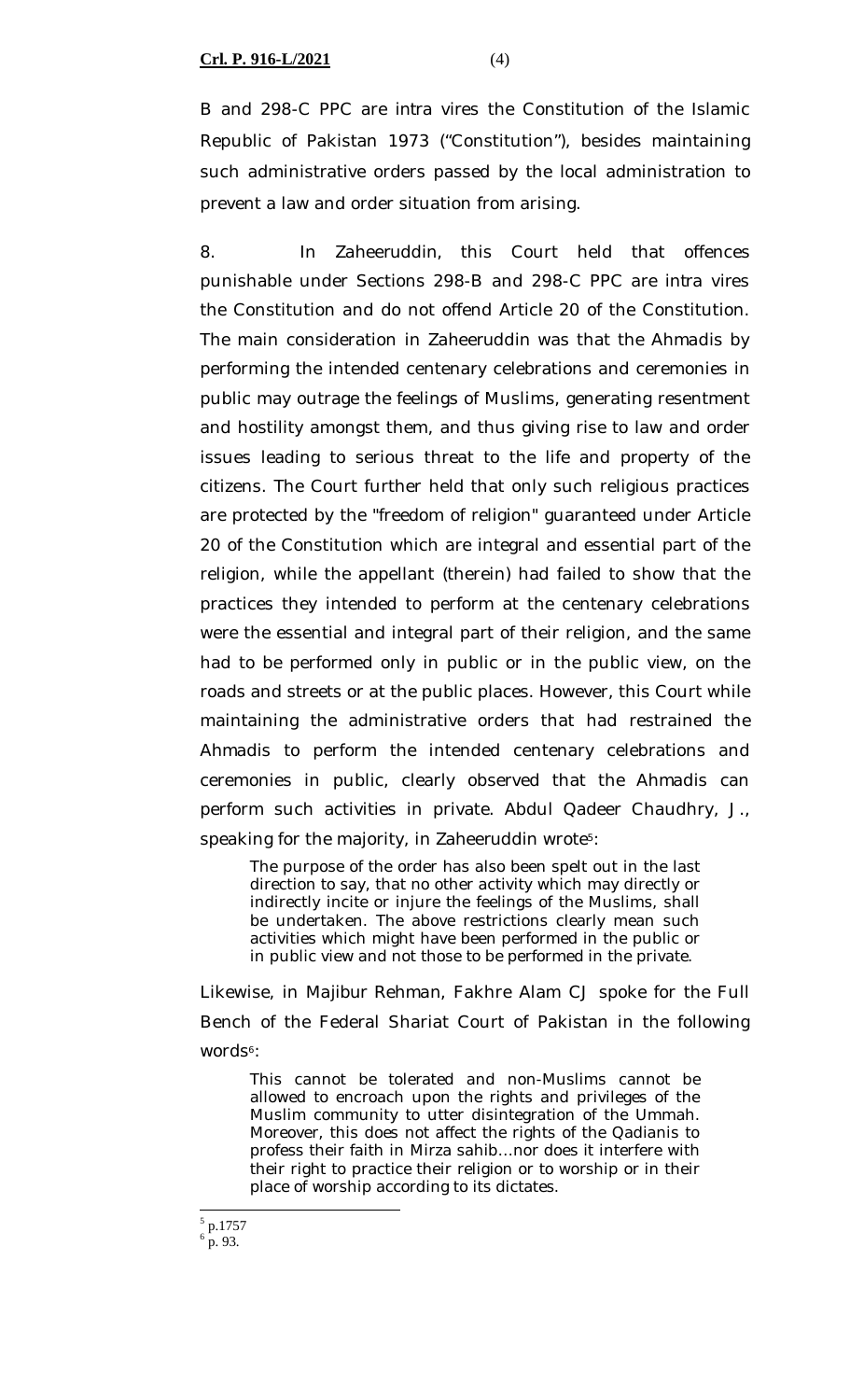The Muslim Sharia affords full protection to the practice of religion by the non-Muslims as to its profession. …It is for this reason that the Holy Prophet (P.B.U.H) and his worthy successors agreed to the best terms inter alia in connection with the freedom of religion to the Polytheisis and non-Muslims whether at war with Muslims or not.

Thus, neither *Zaheeruddin* nor *Majibur Rehman* imposes any prohibition or restriction on *Ahmadis* to profess and practice their religion in their place of worship according to their faith.

### *Constitutional values and fundamental rights*

9. The above observations of this Court and of the Federal Shariat Court are in line with the constitutional values enshrined in the preamble to our Constitution which require us to be tolerant as a people, believe in freedom, equality and social justice, and respect our minorities and make adequate provisions for them to freely profess and practice their religions and develop their cultures and to safeguard their legitimate interests. All citizens of Pakistan, whether Muslim or non-Muslim, are guaranteed fundamental rights under the Constitution including equality of status, freedom of thought, expression, belief, faith, worship subject to law and public morality. The Constitution emphasizes that only when we honour these values can we, the people of Pakistan, prosper and attain the rightful and honoured place amongst the nations of the World and make full contribution towards peace, progress and happiness of the humanity.

10. Article 14 of the Constitution guarantees right to dignity to every person. Human dignity encapsulates the notion that every person has inherent equal worth. This simple but profound concept has three elements: first, every member of the human family has value - no one can be dismissed, ignored, mistreated or abused as if their humanity means nothing; second, each person's worth is equal to every other person and no one's life is more important than any other person; third, human dignity inheres in the human person and cannot be taken away. $7$  To deprive a non-Muslim (minority) of our country from holding his religious beliefs, to obstruct him from professing and practicing his

 $\overline{a}$  $7$  Erin Daly & James R. May, Dignity Law, Global Recognition, Cases, and Perspectives. 2020 HEIN.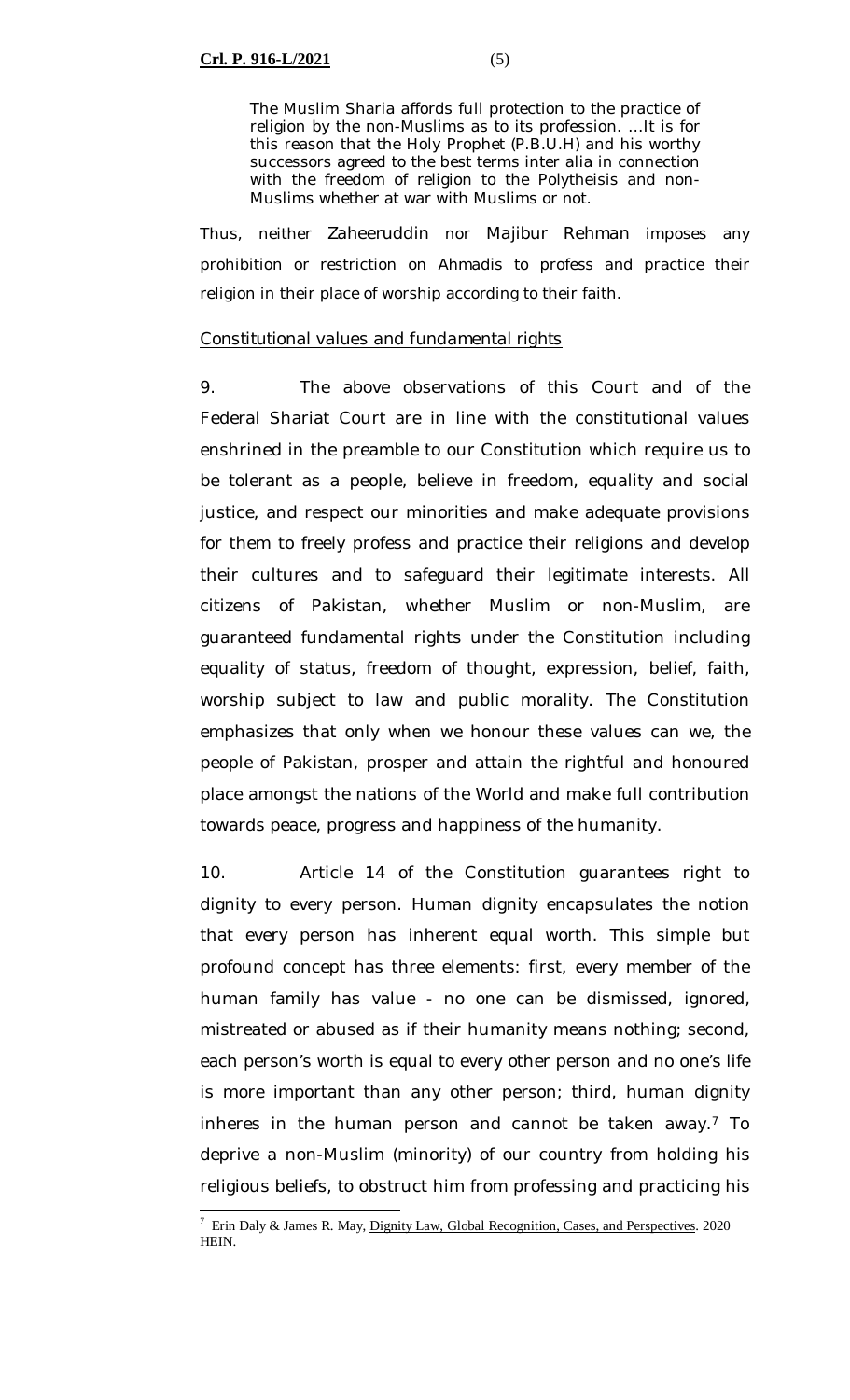religion within the four walls of his place of worship is against the grain of our democratic Constitution and repugnant to the spirit and character of our Islamic Republic. It also deeply bruises and disfigures human dignity and the right to privacy of a non-Muslim minority, who like all other citizens of this country enjoy the same rights and protections under the Constitution. Bigoted behaviour towards our minorities paints the entire nation in poor colour, labelling us as intolerant, dogmatic and rigid. It is time to embrace our constitutional values and live up to our rich Islamic teachings and traditions of equality and tolerance.

11. Article 20(a) of the Constitution provides that every citizen shall have the right to profess, practice and propagate his religion subject to law, public order and morality. Article 20(b) provides that every religious denomination or sect shall have the right to establish, maintain and manage its religious institutions. Under Article 22, the Constitution provides that no person attending any educational institution shall be required to receive religious instruction or take part in any religious ceremony or attend religious worship if such instruction, ceremony or worship relates to a religion other than his own. Article 22(3)(a) provides that no religious community or denomination shall be prevented from providing religious instruction for pupils of that community in any educational institution maintained wholly by that community or denomination. Article 25 underlines that all citizens are equal before the law and are entitled to equal protection of law.

12. Article 260(3) of the Constitution though declares the *Ahmadis/Qadianis* as non-Muslim, it neither disowns them as citizens of Pakistan nor deprives them of their entitlement to the fundamental rights guaranteed under the Constitution. The Constitution treats, safeguards and protects all its citizens equally, whether they are Muslims or non-Muslims. Article 4 of the Constitution is an inalienable right of every citizen, including minority citizens of Pakistan, which guarantees the right to enjoy the protection of law and to be treated in accordance with law.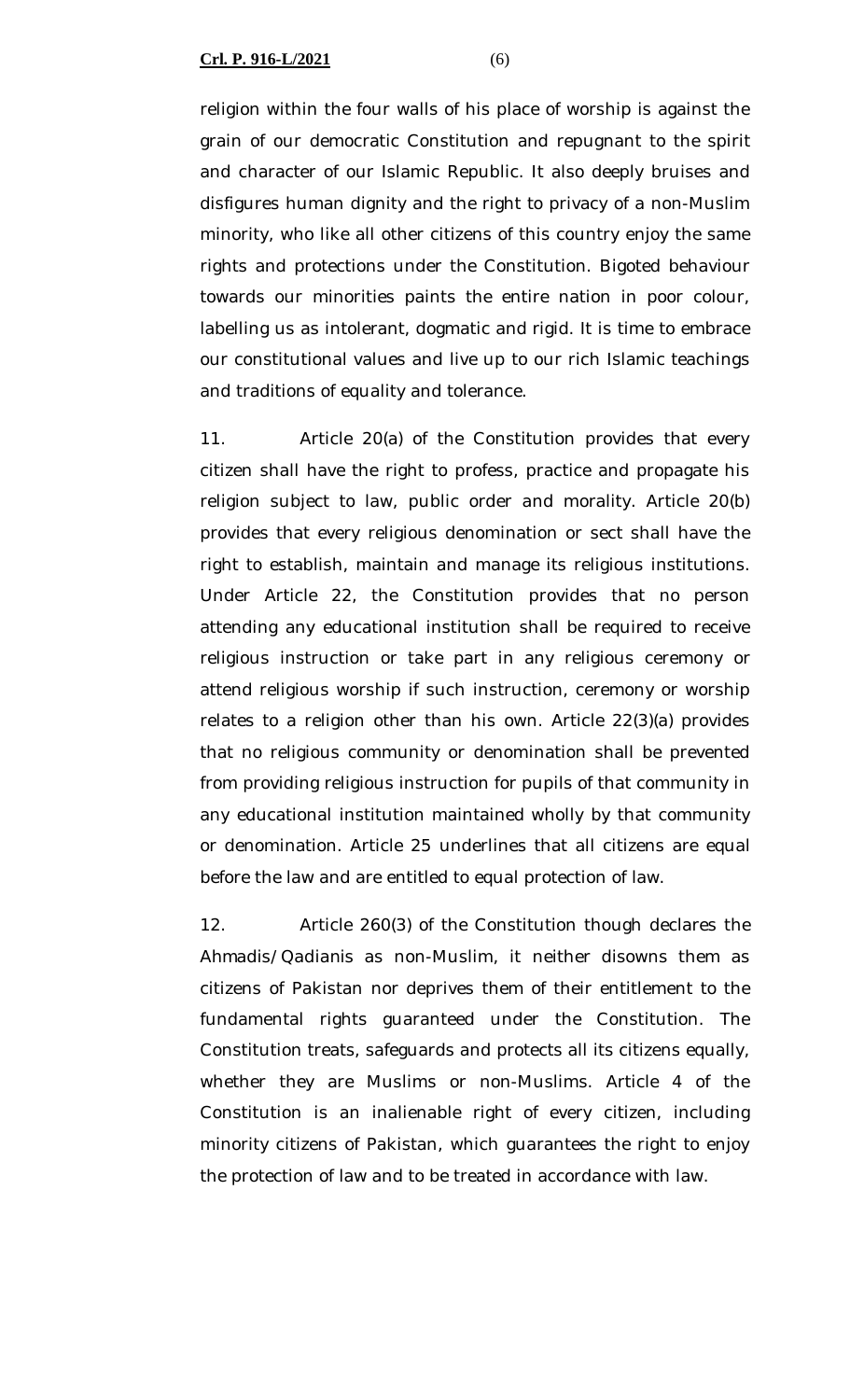### *Sections 295-B & 295-C PPC*

13. With this constitutional perspective, we proceed to answer the question as to the applicability of Sections 295-B and 295-C PPC in the present case. For this purpose, we need to examine the definition of the offences as provided in these Sections, which are reproduced hereunder for convenience of reference:

> **295-B Defiling, etc., of Holy Qur'an:** Whoever wilfully defiles, damages or desecrates a copy of the Holy Qur'an or of an extract therefrom or uses it in any derogatory manner or for any unlawful purpose shall be punishable with imprisonment for life.

> **295-C Use of derogatory remarks, etc., in respect of the Holy Prophet.** Whoever by words, either spoken or written, or by visible representation or by any imputation, innuendo, or insinuation, directly or indirectly, defiles the sacred name of the Holy Prophet Muhammad (peace be upon him) shall be punished with death, or imprisonment for life, and shall also be liable to fine.

To constitute an offence under Section 295-B, the reading thereof shows, the accused must have *defiled, damaged or desecrated* a copy of the Holy Quran or an extract therefrom or use it in any derogatory manner or for any unlawful purpose. There is no allegation in the crime report that attracts the said offence. The courts below have held that mere reading of the *Kalima* or the Holy Quran by a non-Muslim /*Ahmadi* attracts Section 295-C. This, in our view, is not only far-fetched, but also fails to meet the fundamental constituents of the crime, i.e., *mens rea* and *actus reus*. Only that which resides in the mind of a non-Muslim while reading the Holy Quran is not sufficient to constitute the offence. In order to attract Section 295-B PPC, there must be an overt act *(actus reus)* that shows that the copy of the Holy Quran or its extract has been defiled, damaged or desecrated or it has been put to use in a derogatory manner or for an unlawful purpose. There is nothing on the record to establish this, in the present case.

14. Similarly, to constitute an offence under Section 295-C PPC, there must be words spoken or written or by visible representation or any imputation, innuendo or insinuation, direct or indirect, which defiles the sacred name of the Holy Prophet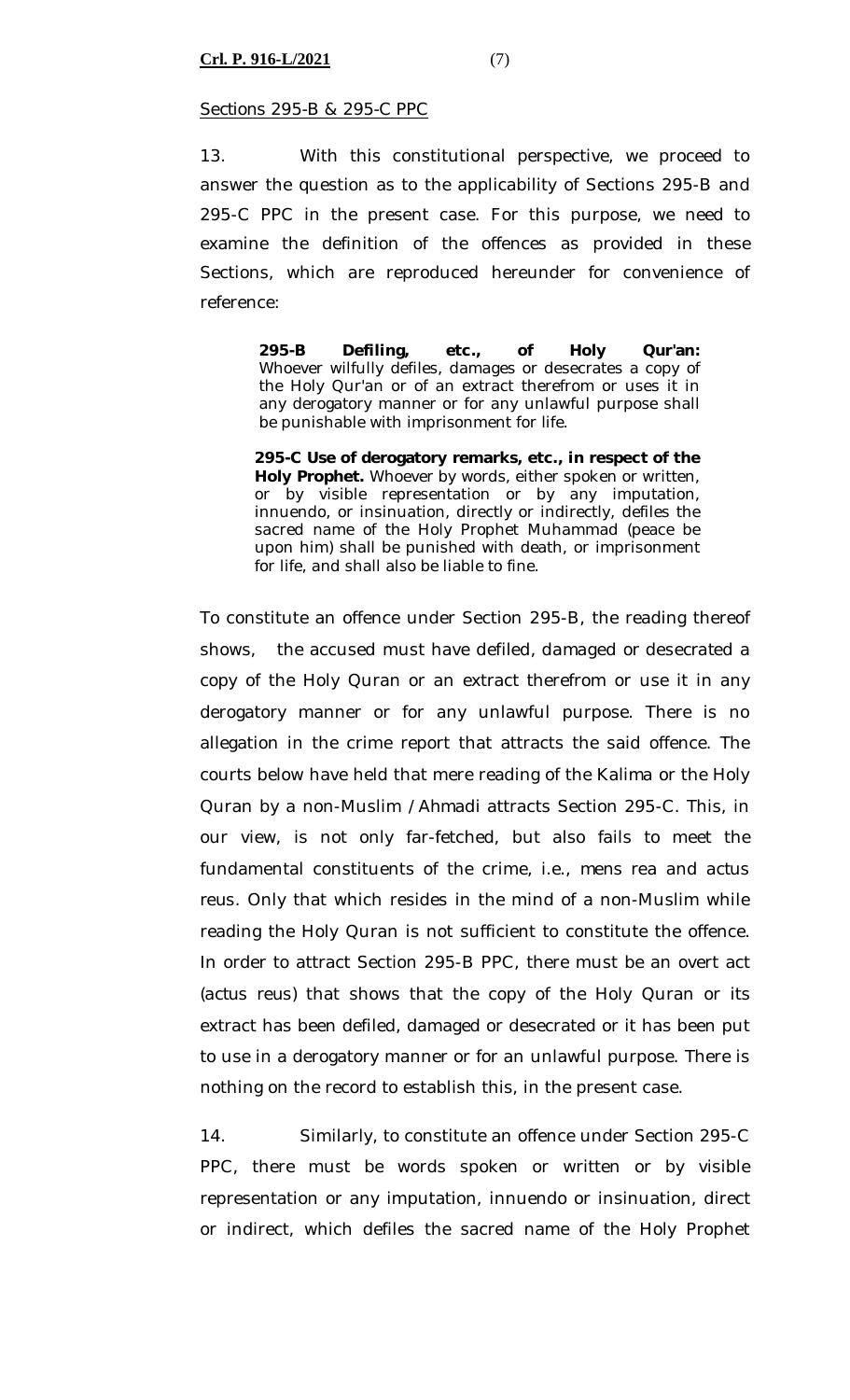Muhammed (peace be upon him). In the instant case, the display of the *Kalima,* having name of the Holy Prophet Muhammed (peace be upon him) therein, inside the place of worship do not attract the constituents of the said offence. What runs inside the mind of an *Ahmadi,* while reading the *Kalima* does not constitute an offence punishable under Section 295-C PPC unless there is some overt act on his part that defiles the sacred name of the Holy Prophet Muhammed (peace be upon him). There is nothing on the record to establish this, in the present case.

15. We feel it necessary to observe that laws in a constitutional democracy objectify public interest and are solicitous of individual liberties and interfere with them as little as possible. Thus, the rule of interpretation has been evolved according to which a penal statute should be strictly construed in favour of the accused. The degree of strictness depends upon the severity of the statute. It would nevertheless be appropriate to clarify that when it is said that all penal statues are to be construed strictly, it only means that the court must see that the act charged is an offence within the plain meaning of the words used and must not strain or stretch the words. In other words, the rule of strict construction requires that the language of the statute should not be so construed so as to include acts within it which do not fall within the reasonable interpretation of the statute. The rule of strict construction, however, must yield to the paramount rule that every statute is to be expounded according to the express or manifest intention of the Legislature.<sup>8</sup> The acts charged in the present case do not attract Sections 295-B and 295-C PPC either by the plain reading of the words of these two provisions or by their construction through the lens of the express or manifest intention of the Legislature behind them.

16. For the above reasons, we are of the view that in the facts and circumstances of the present case, the trial court and the revisional court had not correctly examined the ingredients necessary to constitute the offences punishable under Sections

 $\overline{a}$  $8$  N.S Bindra's Interpretation of Statutes,  $12<sup>th</sup>$  edition (2017) LexisNexis, pp 824-5, 836.